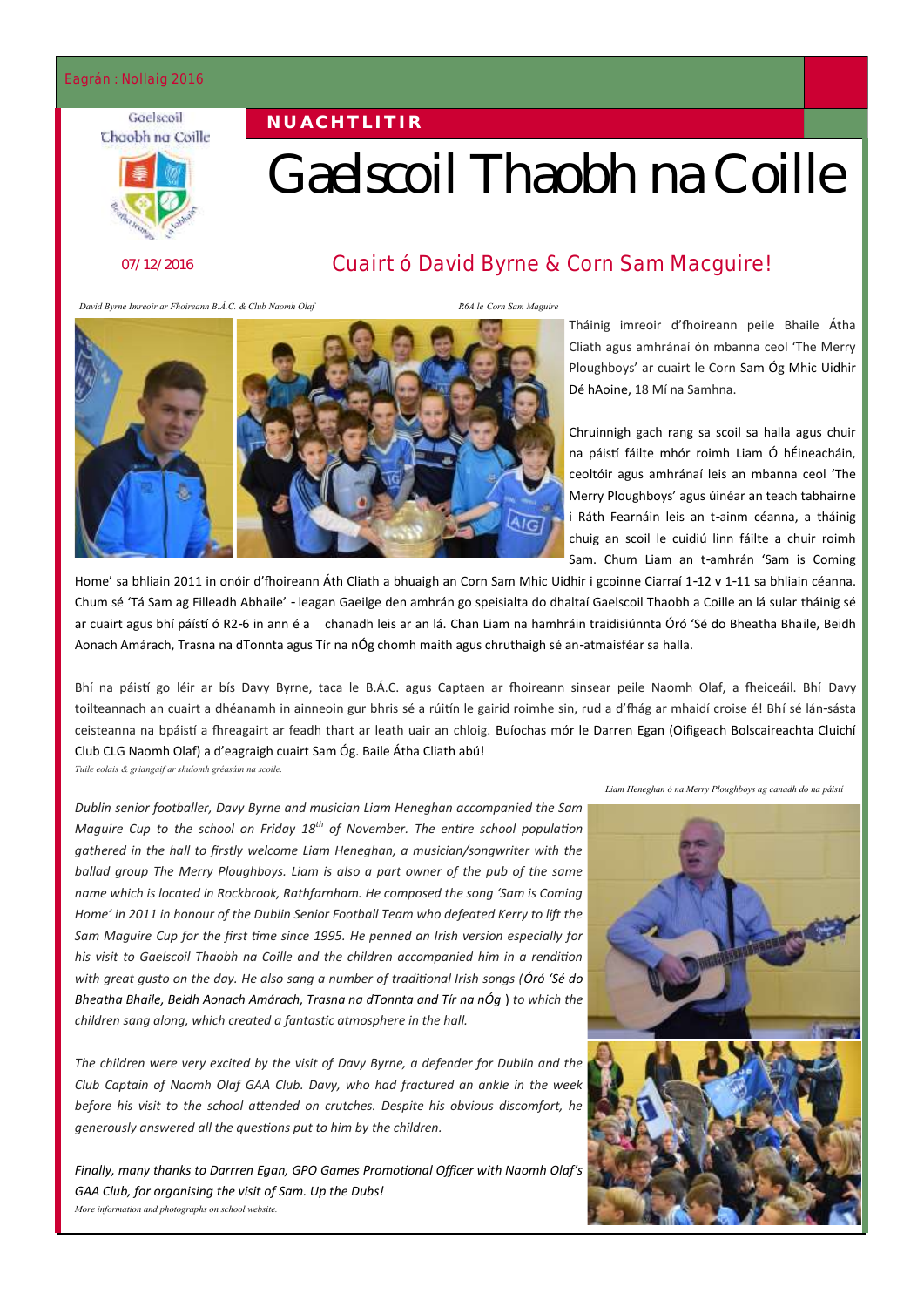## Gaelscoil Thaobh na Coille

#### Leathanach 2



## Bronntanas Rúnda

Beidh Siopa na mBronntanais Rúnda ar oscailt sa scoil ar an Luan an 19 Nollaig. Beidh cead isteach sa siopa ag gach páiste ó N1 –R6. Beidh na páistí in ann bronntanas a cheannach do mham & do dhaid ar phraghas €2 an bronntanas! Cuir i gcuimhne do na páistí €4 dá gcuid airgead féin a chuir i leath taobh don lá seo.

*'Siopa na mBronntanais Rúnda' will be open on Monday 19 Dec for one day only! The shop will be open to all pupils from N1-R6. The children can buy a present for mom and dad at the fabulous price of €2 each. Please encourage the children to save €4 of their own money to bring in with them on that Monday.*



#### Go raibh maith agat a Fhiona

Tá Fiona Ní Chléirigh ag múineadh linn ar an bhfoireann anseo i nGaelscoil Thaobh na Coille ó Mheán Fómhair 2003. Roimhe sin bhí sí ag obair i gCill Chumhaill agus i dTamhlacht. Agus blianta fada caite aici ag múinteoireacht tá sé beartaithe aici dul amach ar scor ag deireadh na bliana seo. Creideann Fiona go mór sa Ghaeilge, sa cheol, san oidhreacht ghaelach agus san oideachas. Tá fuinneamh agus spiorad dochreidte ag Fiona agus is mór an chailliúint í dúinne i nGaelscoil Thaobh na Coille, gan a bheith ag trácht ar chailliúint don chóras oideachais i gcoitinne. Táim cinnte go n-aontóidh éinne agaibh a raibh páistí agaibh ina rang liom nuair a deirim go dtugann sí 100% do na páistí a bhíonn faoina cúram agus gurb é leas, dul chun cinn agus forbairt phearsanta na bpáistí a bhíonn mar phriaracht aici i gcónaí.



Gabhaimíd buíochas ó chroí leí as gach rud atá déanta aici anseo thar na mblianta. Mothóimíd uainn go mór í ar fhoireann na scoile ach guímíd gach rath agus sonas uirthi 'sna blianta fada ghníomhacht atá roimpi amach.

*Fiona Ní Chléirigh is on the teaching staff here in Gaelscoil Thaobh na Coille since September 2003. Having previously taught in Kilcoole and in Tallaght. After many years of teaching Fiona has decided it is time for her to retire and she intends doing so at the end of this year. Fiona is passionate about the Irish language, music, Irish culture & heritage and education. As a person Fiona has an incredible amount of energy and an indomitable spirit and she will be a great loss not only to us here in Gaelscoil Thaobh na Coille but to the education system in general. I'm sure those of you whose children have been taught by Fiona will agree with me when I say that she has always given 100% to the children under her care and that their individual welfare, education and personal development has always been her priority. We thank her from the bottom of our hearts for all that she has done here over the years. We will miss her greatly on the school staff here but we wish her all the best and great happiness for the many exciting and eventful years that lie ahead.* 

## Ceolchoirm Nollag na Ranganna Sóisearacha Christmas Concert



Beidh Ceolchoirm Nollag na ranganna sóisearacha ar siúl i halla na scoile ar an Aoine an 16 Nollaig ag a 12.30pm. Ranganna N1, N2, R1 & R2 a bheidh ag glacadh páirte sa cheolchoirm. Is féidir leis na páistí teacht ar scoil gléasta 'sna héadaí ceolchoirme ar an lá sin. Beidh cead páirceála ar chlós súgartha na scoile óna 12.15pm ar aghaidh ar an lá seo. Fáilte roimh chách.

*The junior classes will perform their Christmas Concert on Friday the 16th of December at 12.30pm in the school hall. The pupils from* N1, N2, R1 & R2 *will be participating in the concert. The children may come to school in costume on that day. Parking will be permitted in the school yard from 12.15pm on this occassion. All are welcome.* 

*Griangrafanna ó Cheolchoirm na Ranganna Sóisearacha Nollaig 2015*

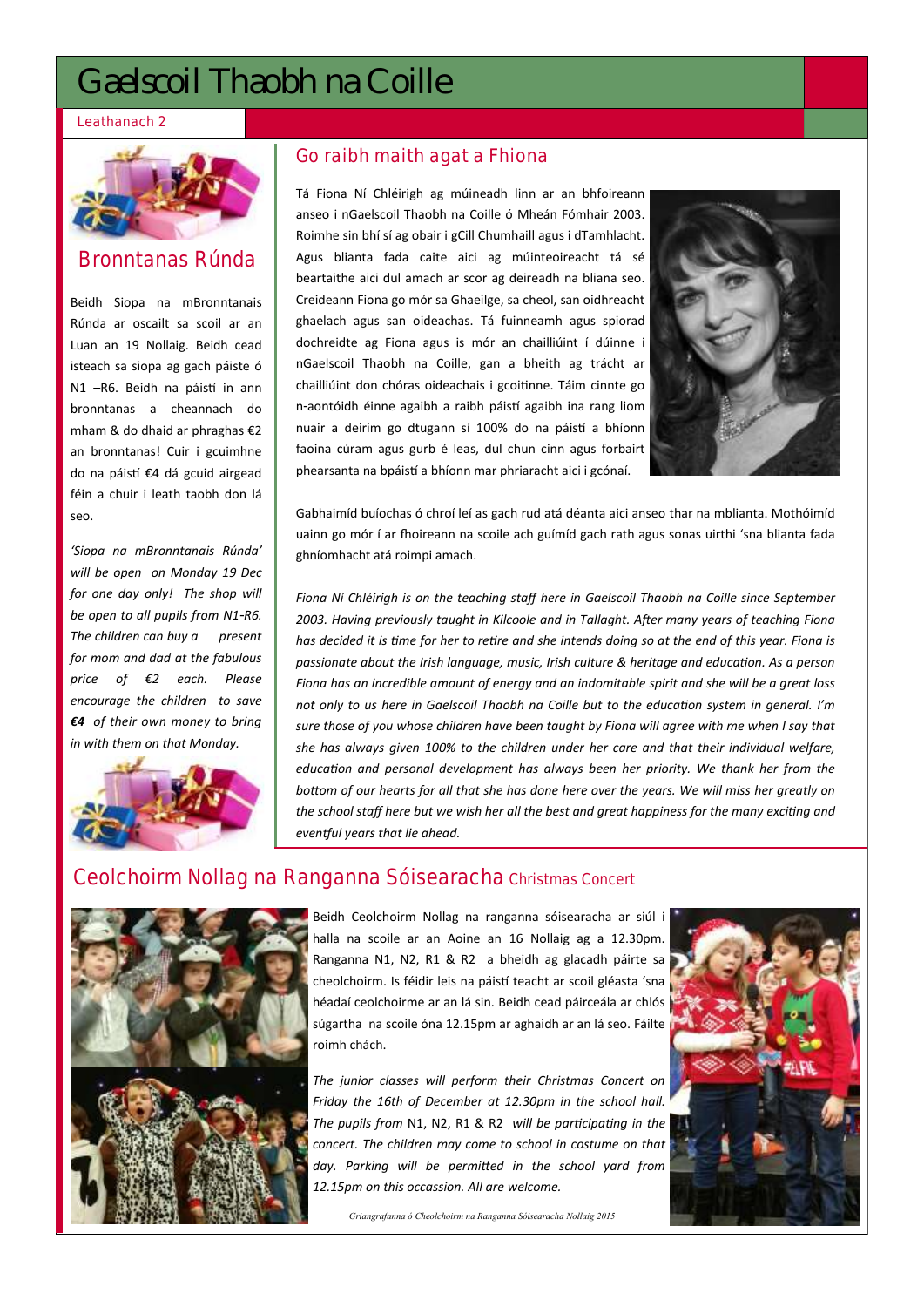### Eagrán : Nollaig 2016

#### Leathanach 3

#### Féile na Nollag Christmas Carol Service R3 go R6



Beidh Féile na Nollag ar siúl ar an gCéadaoin an 21 We will be holding a Christmas Carol Service on Nollaig i halla na scoile ag a 1.00pm. Daltaí R3 - R6 a bheidh ag glacadh páirte sa cheiliúradh seo. Cuirimíd lán-fháilte roimh thuismitheoirí uile na scoile a bheith i láthair ag an ócáid speisialta seo.

Os rud é go mbeimíd gann ar spás sa halla ní bheidh daltaí ó ranganna eile sa scoil in ann a bheith sa halla i rith an seirbhís carúil. Beidh Féile na Nollag feicthe acu níos luaithe an mhaidin sin.

Beidh na naíonáin shóisearacha & shisearacha ag dul abhaile ag an gnáth am 1.30pm. Má tá páistí leat 'sna naíonáin & páistí eile sa seó tabharfar aire do do naíonáin i seomra N1A go dtí go bhfuil an seó thart.

*Wednesday the 21st of December at 1.00pm. All pupils from R3 to R6 will be participating in this celebration. We cordially invite all parents to join us at this special occasion.* 

*As we will be pushed for space in the hall children from the junior classes will not be able to be in the hall during the Carol Service. They will attend a rehearsal of the celebration earlier in the day.* 

*Junior & senior infants will be going home at the usual time of 1.30pm. Infants who have older siblings in the school whose parents are attending Féile na Nollag will be minded in N1A until the show is over.* 

## Maidin Caifé Coffee Morning



Tá maidin caifé na Nollag á reachtáil ag Coiste na dTuismitheoirí i halla na scoile ar an **Déardaoin an 22/12/16** ag a 9.00am. Seans íontach is ea é bualadh le tuismitheoirí eile agus dreas cainte & clabaireachta a dhéanamh! Beidh Cannchur Nollag ar an lá sin freisin. Ná déan dearmad do chuid Gaeilge úsáid & a chleachtadh freisin agus tú istigh sa scoil.

*Coiste na dTuismitheoirí are holding a coffee morning in the school hall on Thursday morning the 22nd of December at 9.00am. It's a great opportunity to get to know other parents in the school and just have a general chat and good 'gossip'! There will also be a Christmas Raffle thrown in for good measure! Ná déan dearmad do chuid Gaeilge úsáid & a chleachtadh freisin agus tú istigh sa scoil.*





**Nollaig Shona dhaoibh go léir**





Dé hAoine 10 Marta Séipéal Mhuire Áth an Ghainimh St Mary's Church Sandyford

11am



R2A & R2B

Ceachtanna Snámha

Beidh daltaí R2 ag freastal ar cheachtanna snámha ón 13/01/2017 ar feadh 9 seachtainí. Costas €65 (len íoc i mí Eanair).

*Rang a 2 will be attending swimming lessons from the 13/01/2017 for 9 weeks. Cost €65 (to be paid in Jan)* 



Nollag Christmas Break **Scoil ag Dúnadh** School Closing **Déardaoin** Thursday **22/12/16 12.00 a chlog Ath-oscailt** Re-opening **Luan** Monday **09/01/2017**